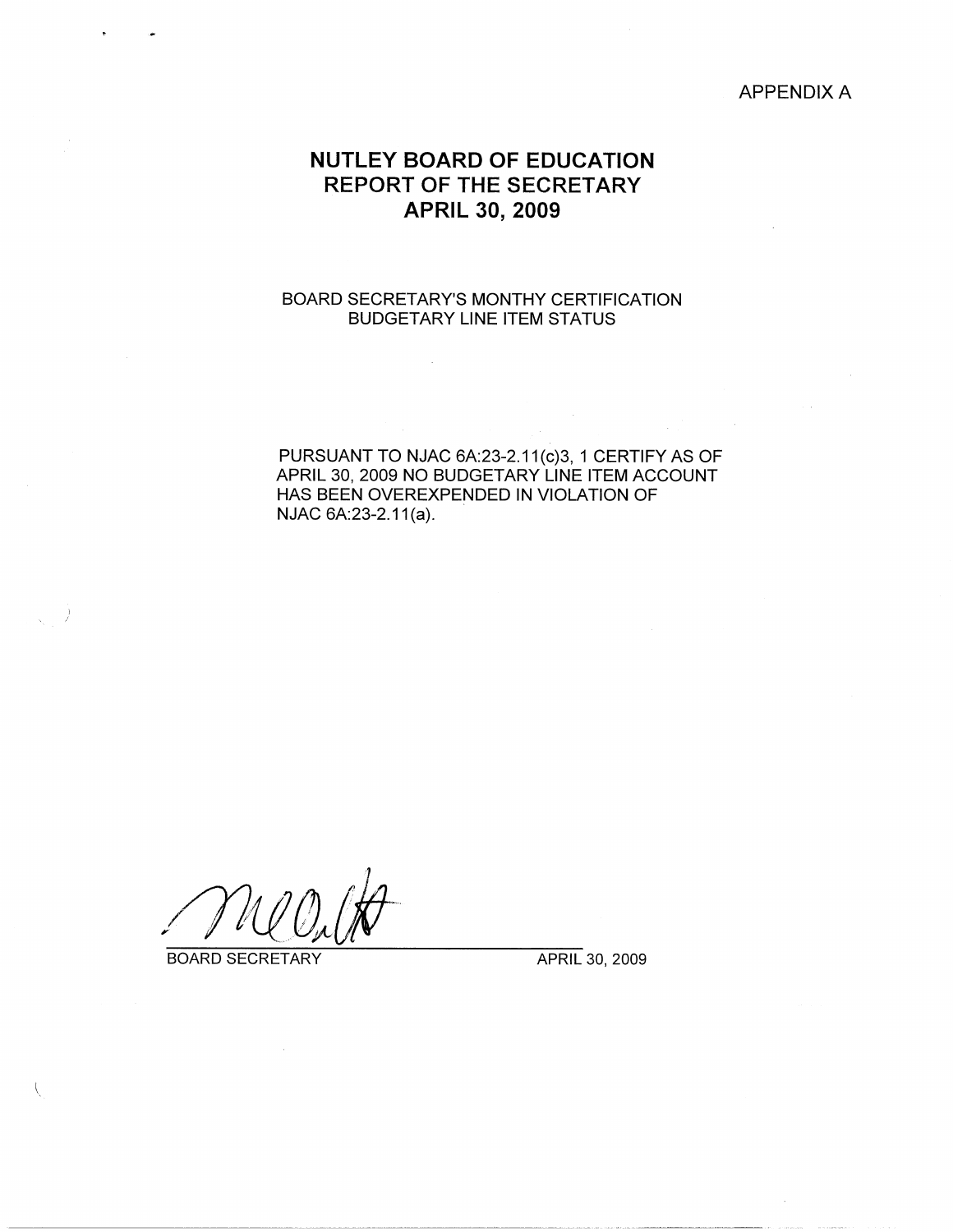$\mathbf{v} = (v_1, \ldots, v_n)$ 

**05/12/09 10:20** 

**Starting date 7/1/2008 Ending date 4/30/2009 Fund: 10 GENERAL CURRENT EXPENSE** 

#### **Assets and Resources**

|          | Assets:                                     |                   |                 |
|----------|---------------------------------------------|-------------------|-----------------|
| 101      | Cash in bank                                |                   | (\$889,352.04)  |
|          | 102 - 106 Cash Equivalents                  |                   | \$3,900.00      |
| 111      | Investments                                 |                   | \$0.00          |
| 116      | Capital Reserve Account                     |                   | \$739,090.62    |
| 117      | Maintenance Reserve Account                 |                   | \$0.00          |
| 121      | Tax levy Receivable                         |                   | \$0.00          |
|          | Accounts Receivable:                        |                   |                 |
| 132      | Interfund                                   | \$1,244,438.79    |                 |
| 141      | Intergovernmental - State                   | \$243,572.55      |                 |
| 142      | Intergovernmental - Federal                 | \$0.00            |                 |
| 143      | Intergovernmental - Other                   | \$0.00            |                 |
| 153, 154 | Other (net of estimated uncollectable of \$ | \$28,662.99       | \$1,516,674.33  |
|          |                                             |                   |                 |
|          | Loans Receivable:                           |                   |                 |
| 131      | Interfund                                   | \$0.00            |                 |
| 151, 152 | Other (Net of estimated uncollectable of \$ | \$0.00            | \$0.00          |
|          | <b>Other Current Assets</b>                 |                   | \$0.00          |
|          | <b>Resources:</b>                           |                   |                 |
| 301      | <b>Estimated revenues</b>                   | \$51,929,453.00   |                 |
| 302      | Less revenues                               | (\$41,742,787.47) | \$10,186,665.53 |
|          | <b>Total assets and resources</b>           |                   | \$11,556,978.44 |
|          | <b>Liabilities and fund equity</b>          |                   |                 |
|          | <b>Liabilities:</b>                         |                   |                 |
| 101      | Cash in bank                                |                   | (\$889,352.04)  |
|          |                                             |                   |                 |
| 411      | Intergovernmental accounts payable - state  |                   | \$0.00          |
| 421      | Accounts payable                            |                   | (\$75.99)       |
| 431      | Contracts payable                           |                   | \$0.00          |
| 451      | Loans payable                               |                   | \$0.00          |
| 481      | Deferred revenues                           |                   | \$0.00          |
|          | Other current liabilities                   |                   | \$1,298,098.94  |
|          | <b>Total liabilities</b>                    |                   | \$1,298,022.95  |

- ------ ·---~- --- ·--·-------·-- ----- ---------------------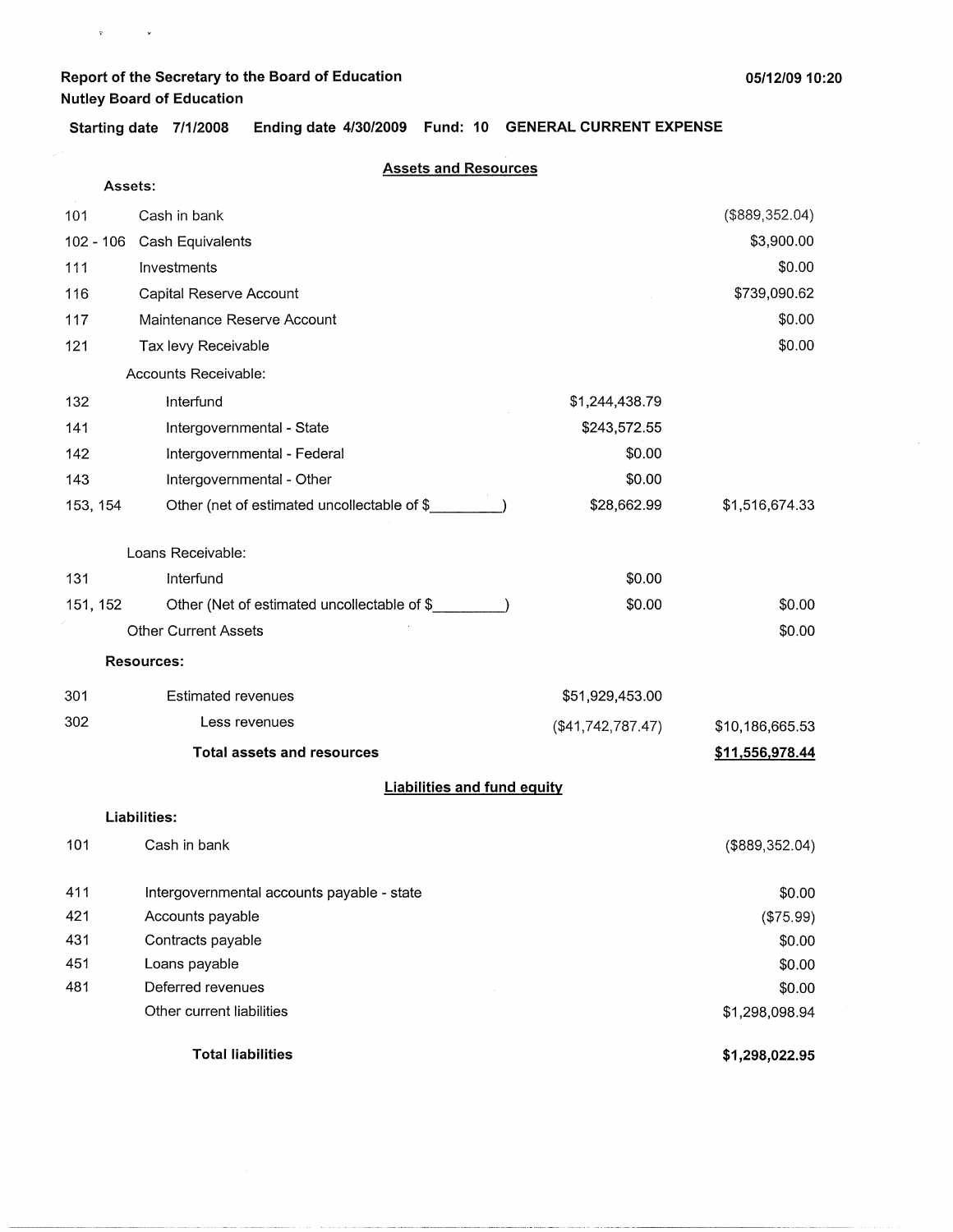**Starting date 7/1/2008 Ending date 4/30/2009 Fund: 10 GENERAL CURRENT EXPENSE** 

### **Fund Balance:**

Appropriated:

| 753,754     |                       | Reserve for encumbrances                               |                                                      |                   | \$9,042,128.44    |                     |
|-------------|-----------------------|--------------------------------------------------------|------------------------------------------------------|-------------------|-------------------|---------------------|
| 761         |                       | Capital reserve account - July                         |                                                      |                   | \$736,149.64      |                     |
| 604         |                       | Add: Increase in capital reserve                       |                                                      |                   | \$0.00            |                     |
| 307         |                       | Less: Budgeted w/d from capital reserve eligible costs |                                                      |                   | \$0.00            |                     |
| 309         |                       |                                                        | Less: Budgeted w/d from capital reserve excess costs |                   | \$0.00            | \$736,149.64        |
| 764         |                       | Maintenance reserve account - July                     |                                                      |                   | \$0.00            |                     |
| 606         |                       | Add: Increase in maintenance reserve                   |                                                      |                   | \$0.00            |                     |
| 310         |                       |                                                        | Less: Budgeted w/d from maintenance reserve          |                   | \$0.00            | \$0.00              |
| 762         |                       | Adult education programs                               |                                                      |                   | \$0.00            |                     |
| 751,752,76x |                       | Other reserves                                         |                                                      |                   | \$0.00            |                     |
| 601         |                       | Appropriations                                         |                                                      | \$53,703,687.59   |                   |                     |
| 602         |                       | Less: Expenditures                                     | (\$42,717,816.06)                                    |                   |                   |                     |
|             |                       | Encumbrances                                           | (\$9,421,625.37)                                     | (\$52,139,441.43) | \$1,564,246.16    |                     |
|             |                       | Total appropriated                                     |                                                      |                   | \$11,342,524.24   |                     |
|             | Unappropriated:       |                                                        |                                                      |                   |                   |                     |
| 770         |                       | Fund balance, July 1                                   |                                                      |                   | \$67,801.40       |                     |
| 303         |                       | Budgeted fund balance                                  |                                                      |                   | (\$1,151,370.15)  |                     |
|             |                       | Total fund balance                                     |                                                      |                   |                   | \$10,258,955.49     |
|             |                       | Total liabilities and fund equity                      |                                                      |                   |                   | \$11,556,978.44     |
|             |                       | <b>Recapitulation of Budgeted Fund Balance:</b>        |                                                      |                   |                   |                     |
|             |                       |                                                        |                                                      | <b>Budgeted</b>   | <b>Actual</b>     | Variance            |
|             | Appropriations        |                                                        |                                                      | \$53,703,687.59   | \$52,139,441.43   | \$1,564,246.16      |
| Revenues    |                       |                                                        |                                                      | (\$51,929,453.00) | (\$41,742,787.47) | (\$10, 186, 665.53) |
| Subtotal    |                       |                                                        |                                                      | \$1,774,234.59    | \$10,396,653.96   | (\$8,622,419.37)    |
|             |                       | Change in capital reserve account:                     |                                                      |                   |                   |                     |
|             |                       | Plus - Increase in reserve                             |                                                      | \$0.00            | \$2,940.98        | (\$2,940.98)        |
|             |                       | Less - Withdrawal from reserve                         |                                                      | \$0.00            | \$0.00            |                     |
| Subtotal    |                       |                                                        |                                                      | \$1,774,234.59    | \$10,399,594.94   | (\$8,625,360.35)    |
|             |                       | Less: Adjustment for prior year                        |                                                      | (\$622, 864.44)   | (\$622, 864.44)   |                     |
|             | Budgeted fund balance |                                                        |                                                      | \$1,151,370.15    | \$9,776,730.50    | (\$8,625,360.35)    |

IN9 Date

Prepared and submitted by :

**05/12/09 10:20** 

Ĩμ.

Board Secretary

\$9,776,730.50 (\$8,625,360.35)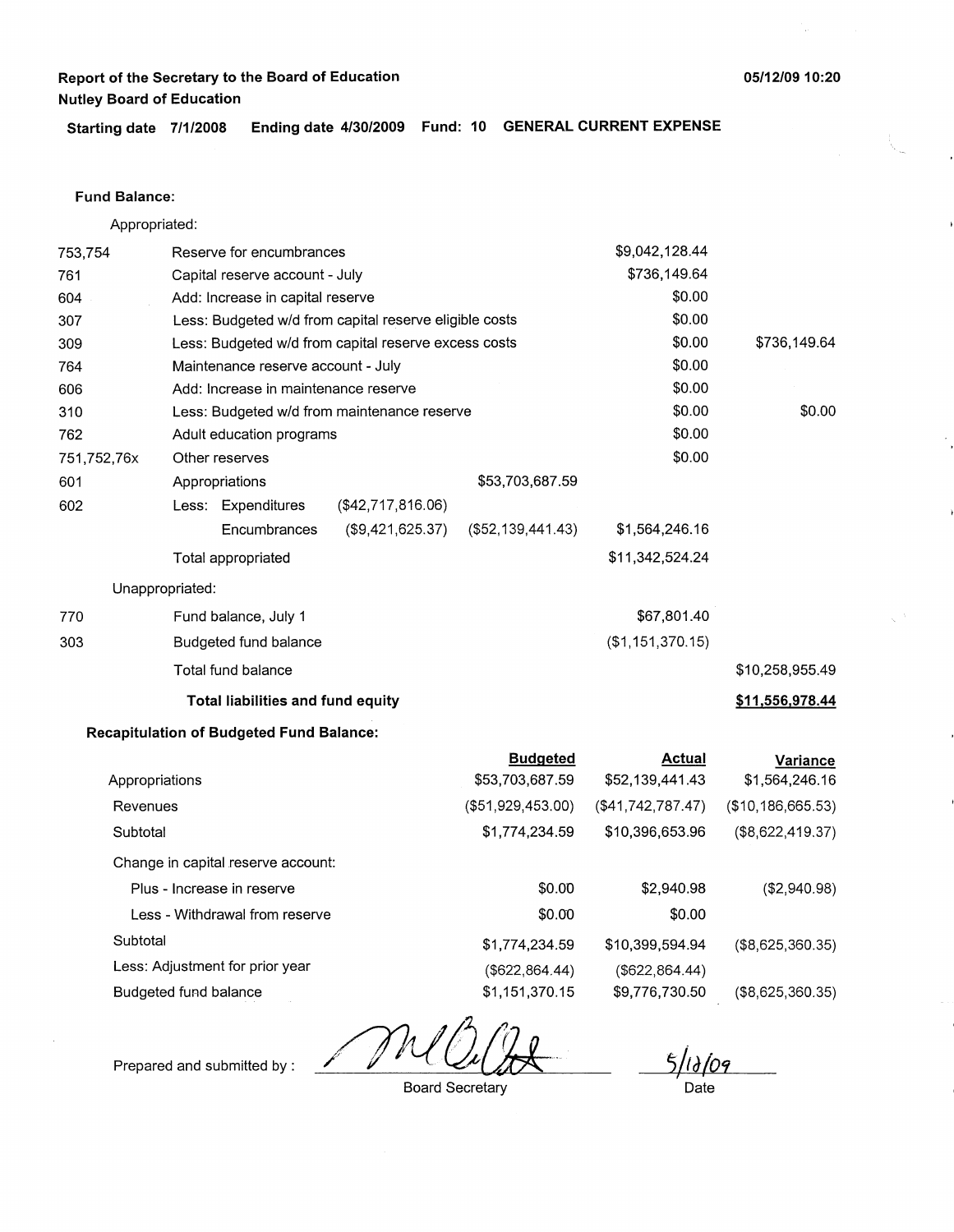$\mathbf{v} = \left\langle \begin{array}{cc} 0 & \mathbf{v} \\ \mathbf{v} & \mathbf{v} \end{array} \right\rangle$ 

**Starting date 7/1/2008 Ending date 4/30/2009 Fund: 20 SPECIAL REVENUE FUNDS** 

#### **Assets and Resources**

| Assets:     |                                             |                  |              |
|-------------|---------------------------------------------|------------------|--------------|
| 101         | Cash in bank                                |                  | \$6,210.20   |
| $102 - 106$ | Cash Equivalents                            |                  | \$0.00       |
| 111         | Investments                                 |                  | \$0.00       |
| 116         | Capital Reserve Account                     |                  | \$0.00       |
| 117         | Maintenance Reserve Account                 |                  | \$0.00       |
| 121         | Tax levy Receivable                         |                  | \$0.00       |
|             | Accounts Receivable:                        |                  |              |
| 132         | Interfund                                   | \$0.00           |              |
| 141         | Intergovernmental - State                   | \$73,271.00      |              |
| 142         | Intergovernmental - Federal                 | \$25,534.00      |              |
| 143         | Intergovernmental - Other                   | \$0.00           |              |
| 153, 154    | Other (net of estimated uncollectable of \$ | \$0.00           | \$98,805.00  |
|             | Loans Receivable:                           |                  |              |
| 131         | Interfund                                   | \$0.00           |              |
| 151, 152    | Other (Net of estimated uncollectable of \$ | \$0.00           | \$0.00       |
|             | <b>Other Current Assets</b>                 |                  | \$0.00       |
|             | <b>Resources:</b>                           |                  |              |
| 301         | <b>Estimated revenues</b>                   | \$1,615,595.00   |              |
| 302         | Less revenues                               | (\$1,050,566.00) | \$565,029.00 |
|             | <b>Total assets and resources</b>           |                  | \$670,044.20 |
|             | <b>Liabilities and fund equity</b>          |                  |              |
|             | Liahilitiae:                                |                  |              |

#### **Liabilities:**

| 411 | Intergovernmental accounts payable - state |                       | \$40,214.17  |
|-----|--------------------------------------------|-----------------------|--------------|
| 421 | Accounts payable                           |                       | \$0.00       |
| 431 | Contracts payable                          |                       | \$0.00       |
| 451 | Loans payable                              |                       | \$0.00       |
| 481 | Deferred revenues                          |                       | \$362,303.55 |
|     | Other current liabilities                  |                       | \$415.84     |
|     | <b>Total liabilities</b>                   | contract the contract | \$402,933.56 |

~---------------------------- -------------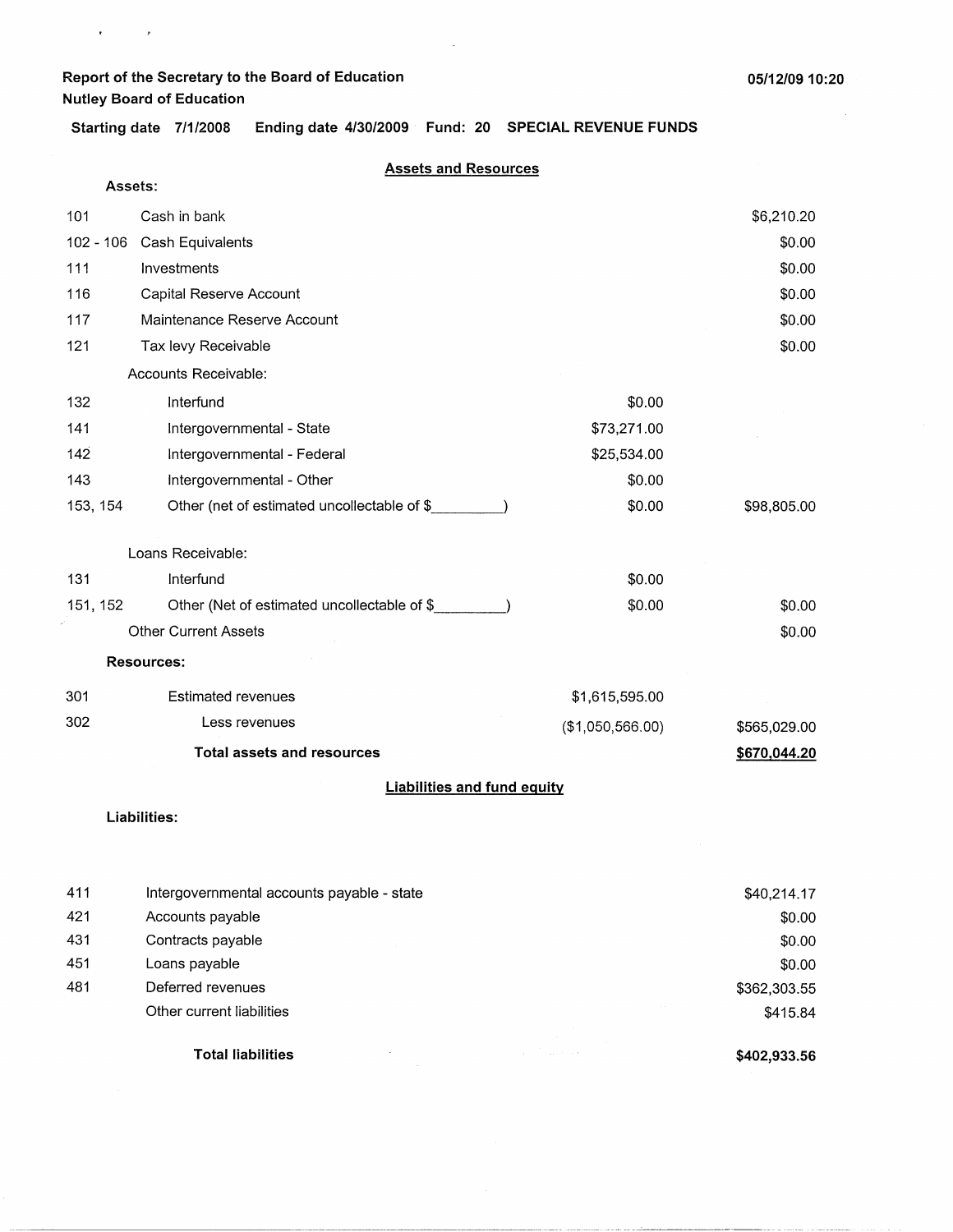### **Fund Balance:**

761

753,754 604 Appropriated: Reserve for encumbrances Capital reserve account - July Add: Increase in capital reserve 307 309 764 Less: Budgeted w/d from capital reserve eligible costs Less: Budgeted w/d from capital reserve excess costs Maintenance reserve account - July 606 Add: Increase in maintenance reserve 310 762 751,752,76x 601 Less: Budgeted w/d from maintenance reserve Adult education programs Other reserves Appropriations 602 770 303 Less: Expenditures **Encumbrances** Total appropriated Unappropriated: Fund balance, July 1 Budgeted fund balance Total fund balance (\$1,108,728.99) (\$167,851.77) **Total liabilities and fund equity Recapitulation of Budgeted Fund Balance:**  \$1,855, 161.80 (\$1,276,580.76) **Budgeted**  \$167,851.77 \$0.00 \$0.00 \$0.00 \$0.00 \$0.00 \$0.00 \$0.00 \$0.00 \$0.00 \$578,581.04 \$746,432.81 (\$304,337.04) (\$174,985.13) **Actual** 

| Appropriations                     | \$1,855,161.80   | \$1,276,580.76   | \$578,581.04   |
|------------------------------------|------------------|------------------|----------------|
| Revenues                           | (\$1,615,595.00) | (\$1,050,566.00) | (\$565,029.00) |
| Subtotal                           | \$239,566.80     | \$226,014.76     | \$13,552.04    |
| Change in capital reserve account: |                  |                  |                |
| Plus - Increase in reserve         | \$0.00           | \$0.00           | \$0.00         |
| Less - Withdrawal from reserve     | \$0.00           | \$0.00           |                |
| Subtotal                           | \$239,566.80     | \$226,014.76     | \$13,552.04    |
| Less: Adjustment for prior year    | (\$64,581.67)    | (\$64,581.67)    |                |
| Budgeted fund balance              | \$174,985.13     | \$161,433.09     | \$13,552.04    |

- ka

 $\frac{\int \sqrt{1} f(x)}{\text{Date}}$ 

Prepared and submitted by :

Board Secretary

\$0.00

\$0.00

\$267,110.64

**\$670,044.20** 

**Variance** 

 $\overline{\phantom{0}}$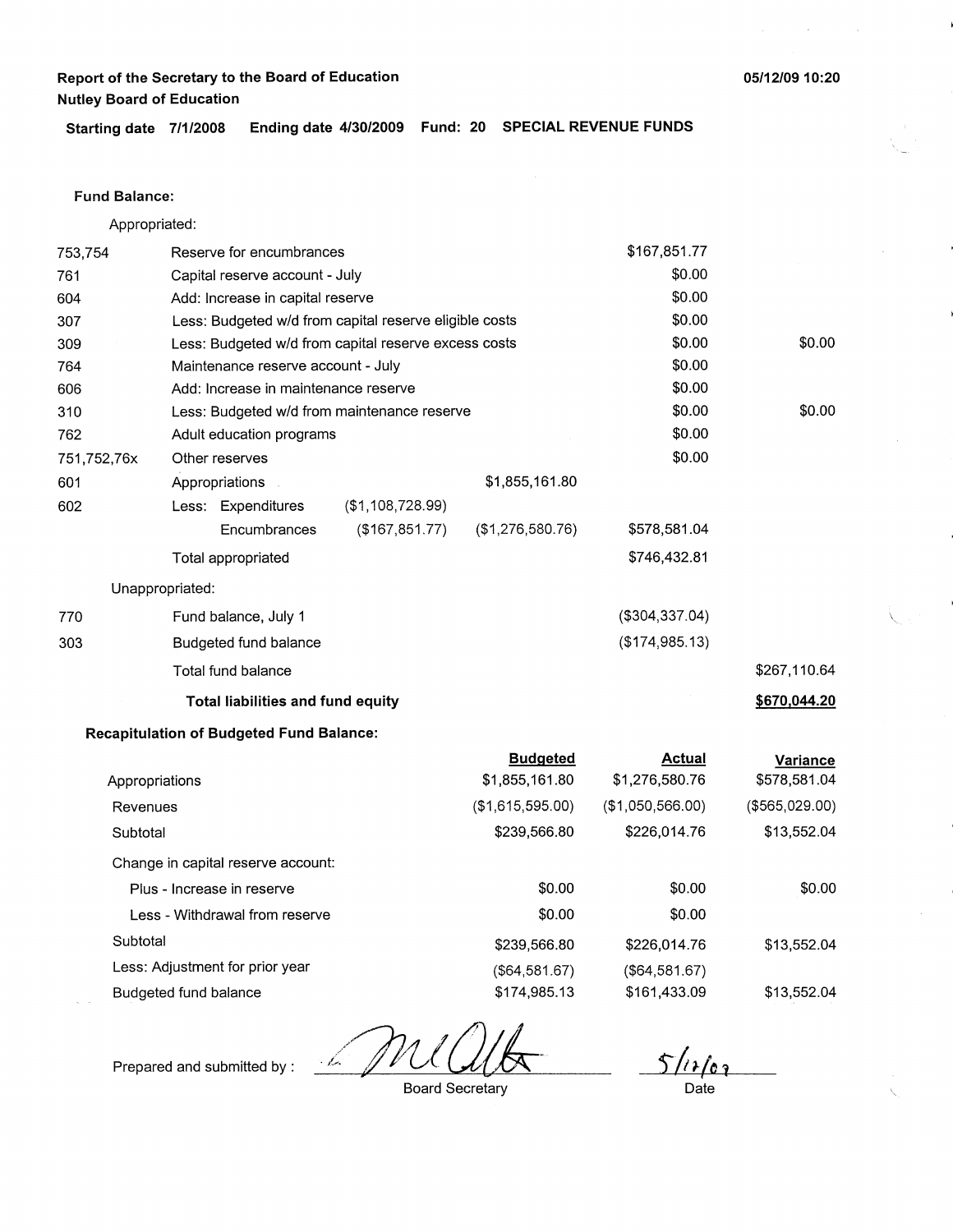$\mathbf{C}^{\text{max}}_{\text{max}}$ 

 $\langle$ 

**Starting date 7/1/2008 Ending date 4/30/2009 Fund: 30 CAPITAL PROJECTS FUNDS** 

#### **Assets and Resources**

| Assets:     |                                             |                  |                     |
|-------------|---------------------------------------------|------------------|---------------------|
| 101         | Cash in bank                                |                  | \$26,369,257.58     |
| $102 - 106$ | Cash Equivalents                            |                  | \$0.00              |
| 111         | Investments                                 |                  | \$0.00              |
| 116         | Capital Reserve Account                     |                  | \$0.00              |
| 117         | Maintenance Reserve Account                 |                  | \$0.00              |
| 121         | Tax levy Receivable                         |                  | \$0.00              |
|             | Accounts Receivable:                        |                  |                     |
| 132         | Interfund                                   | \$118,206.38     |                     |
| 141         | Intergovernmental - State                   | \$1,885,104.04   |                     |
| 142         | Intergovernmental - Federal                 | \$0.00           |                     |
| 143         | Intergovernmental - Other                   | \$40,000.00      |                     |
| 153, 154    | Other (net of estimated uncollectable of \$ | \$0.00           | \$2,043,310.42      |
|             |                                             |                  |                     |
|             | Loans Receivable:                           |                  |                     |
| 131         | Interfund                                   | \$0.00           |                     |
| 151, 152    | Other (Net of estimated uncollectable of \$ | \$0.00           | \$0.00              |
|             | <b>Other Current Assets</b>                 |                  | \$0.00              |
|             | <b>Resources:</b>                           |                  |                     |
| 301         | <b>Estimated revenues</b>                   | \$0.00           |                     |
| 302         | Less revenues                               | (\$1,719,273.71) | $($ \$1,719,273.71) |
|             | <b>Total assets and resources</b>           |                  | \$26,693,294.29     |
|             | <b>Liabilities and fund equity</b>          |                  |                     |
|             | <b>Liabilities:</b>                         |                  |                     |
|             |                                             |                  |                     |
|             |                                             |                  |                     |
| 411         | Intergovernmental accounts payable - state  |                  | \$0.00              |

|     |                           |                                                                                      |            | vv.vv          |
|-----|---------------------------|--------------------------------------------------------------------------------------|------------|----------------|
| 421 | Accounts payable          |                                                                                      |            | \$120,221.50   |
| 431 | Contracts payable         |                                                                                      |            | \$0.00         |
| 451 | Loans payable             |                                                                                      |            | \$0.00         |
| 481 | Deferred revenues         |                                                                                      |            | \$567,532.00   |
|     | Other current liabilities |                                                                                      |            | \$1,263,718.82 |
|     | <b>Total liabilities</b>  | and the state<br>35 C<br>e <del>sama</del><br>1970 - Johann Stein, skrivatsk politik | <b>Car</b> | \$1,951,472.32 |

 $\bar{z}$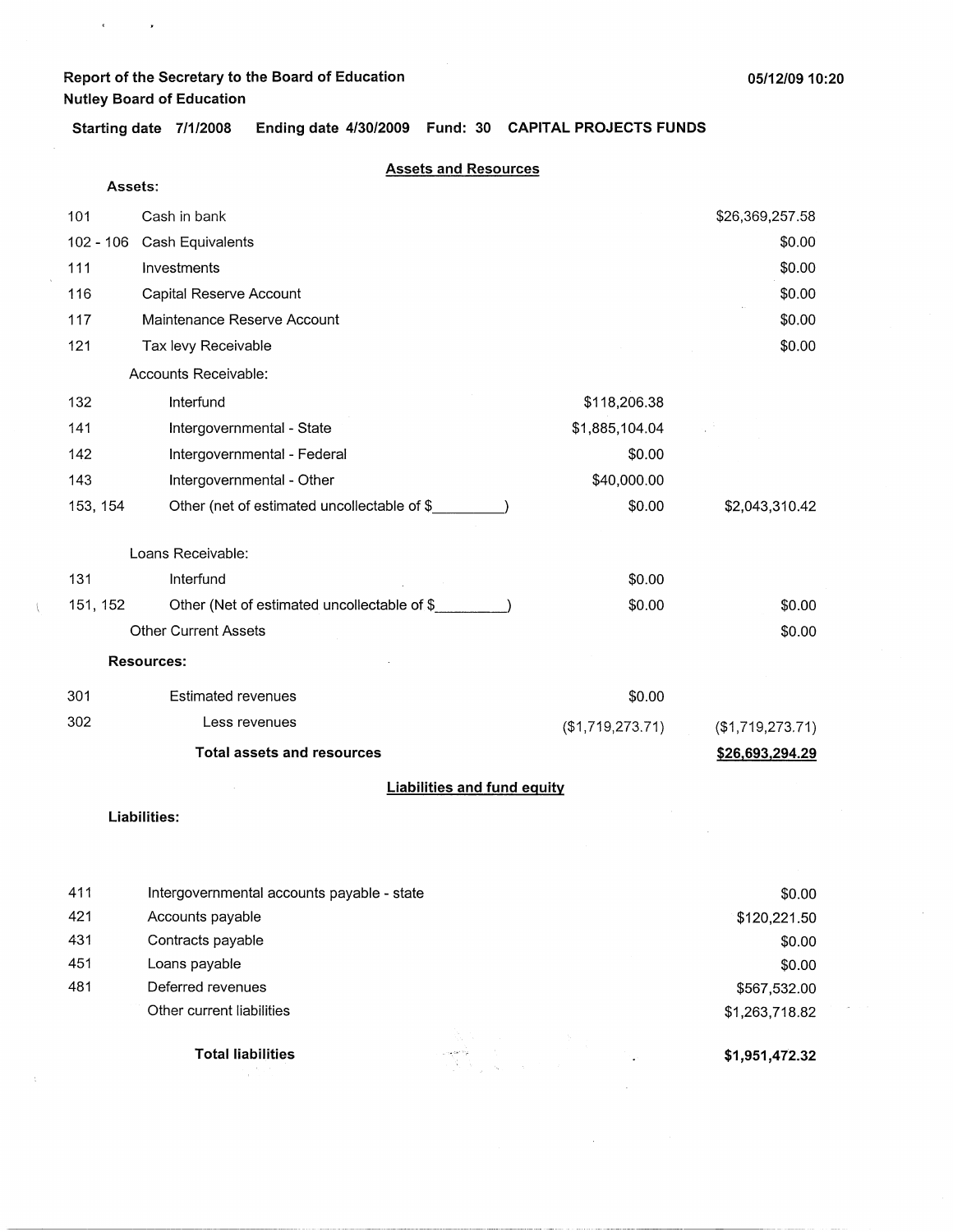**Starting date 7/1/2008 Ending date 4/30/2009 Fund: 30 CAPITAL PROJECTS FUNDS** 

### **Fund Balance:**

Appropriated:

| 753,754        |                       | Reserve for encumbrances                               |                                                      |                   | \$4,094,244.33      |                 |
|----------------|-----------------------|--------------------------------------------------------|------------------------------------------------------|-------------------|---------------------|-----------------|
| 761            |                       | Capital reserve account - July                         |                                                      |                   | \$0.00              |                 |
| 604            |                       | Add: Increase in capital reserve                       |                                                      |                   | \$0.00              |                 |
| 307            |                       | Less: Budgeted w/d from capital reserve eligible costs |                                                      |                   | \$0.00              |                 |
| 309            |                       |                                                        | Less: Budgeted w/d from capital reserve excess costs |                   | \$0.00              | \$0.00          |
| 764            |                       | Maintenance reserve account - July                     |                                                      |                   | \$0.00              |                 |
| 606            |                       | Add: Increase in maintenance reserve                   |                                                      |                   | \$0.00              |                 |
| 310            |                       |                                                        | Less: Budgeted w/d from maintenance reserve          |                   | \$0.00              | \$0.00          |
| 762            |                       | Adult education programs                               |                                                      |                   | \$0.00              |                 |
| 751,752,76x    |                       | Other reserves                                         |                                                      |                   | \$0.00              |                 |
| 601            |                       | Appropriations                                         |                                                      | \$32,350,373.49   |                     |                 |
| 602            |                       | Less: Expenditures                                     | (\$6,776,504.51)                                     |                   |                     |                 |
|                |                       | Encumbrances                                           | (\$3,963,761.83)                                     | (\$10,740,266.34) | \$21,610,107.15     |                 |
|                |                       | Total appropriated                                     |                                                      |                   | \$25,704,351.48     |                 |
|                | Unappropriated:       |                                                        |                                                      |                   |                     |                 |
| 770            |                       | Fund balance, July 1                                   |                                                      |                   | \$21,330,969.63     |                 |
| 303            |                       | Budgeted fund balance                                  |                                                      |                   | (\$22, 293, 499.14) |                 |
|                |                       | Total fund balance                                     |                                                      |                   |                     | \$24,741,821.97 |
|                |                       | Total liabilities and fund equity                      |                                                      |                   |                     | \$26,693,294.29 |
|                |                       | <b>Recapitulation of Budgeted Fund Balance:</b>        |                                                      |                   |                     |                 |
|                |                       |                                                        |                                                      | <b>Budgeted</b>   | <b>Actual</b>       | <b>Variance</b> |
| Appropriations |                       |                                                        |                                                      | \$32,350,373.49   | \$10,740,266.34     | \$21,610,107.15 |
| Revenues       |                       |                                                        |                                                      | \$0.00            | (\$1,719,273.71)    | \$1,719,273.71  |
| Subtotal       |                       |                                                        |                                                      | \$32,350,373.49   | \$9,020,992.63      | \$23,329,380.86 |
|                |                       | Change in capital reserve account:                     |                                                      |                   |                     |                 |
|                |                       | Plus - Increase in reserve                             |                                                      | \$0.00            | \$0.00              | \$0.00          |
|                |                       | Less - Withdrawal from reserve                         |                                                      | \$0.00            | \$0.00              |                 |
| Subtotal       |                       |                                                        |                                                      | \$32,350,373.49   | \$9,020,992.63      | \$23,329,380.86 |
|                |                       | Less: Adjustment for prior year                        |                                                      | (\$10,056,874.35) | (\$10,056,874.35)   |                 |
|                | Budgeted fund balance |                                                        |                                                      | \$22,293,499.14   | (\$1,035,881.72)    | \$23,329,380.86 |

A Me Cult

 $5/1009$ 

Prepared and submitted by :

Date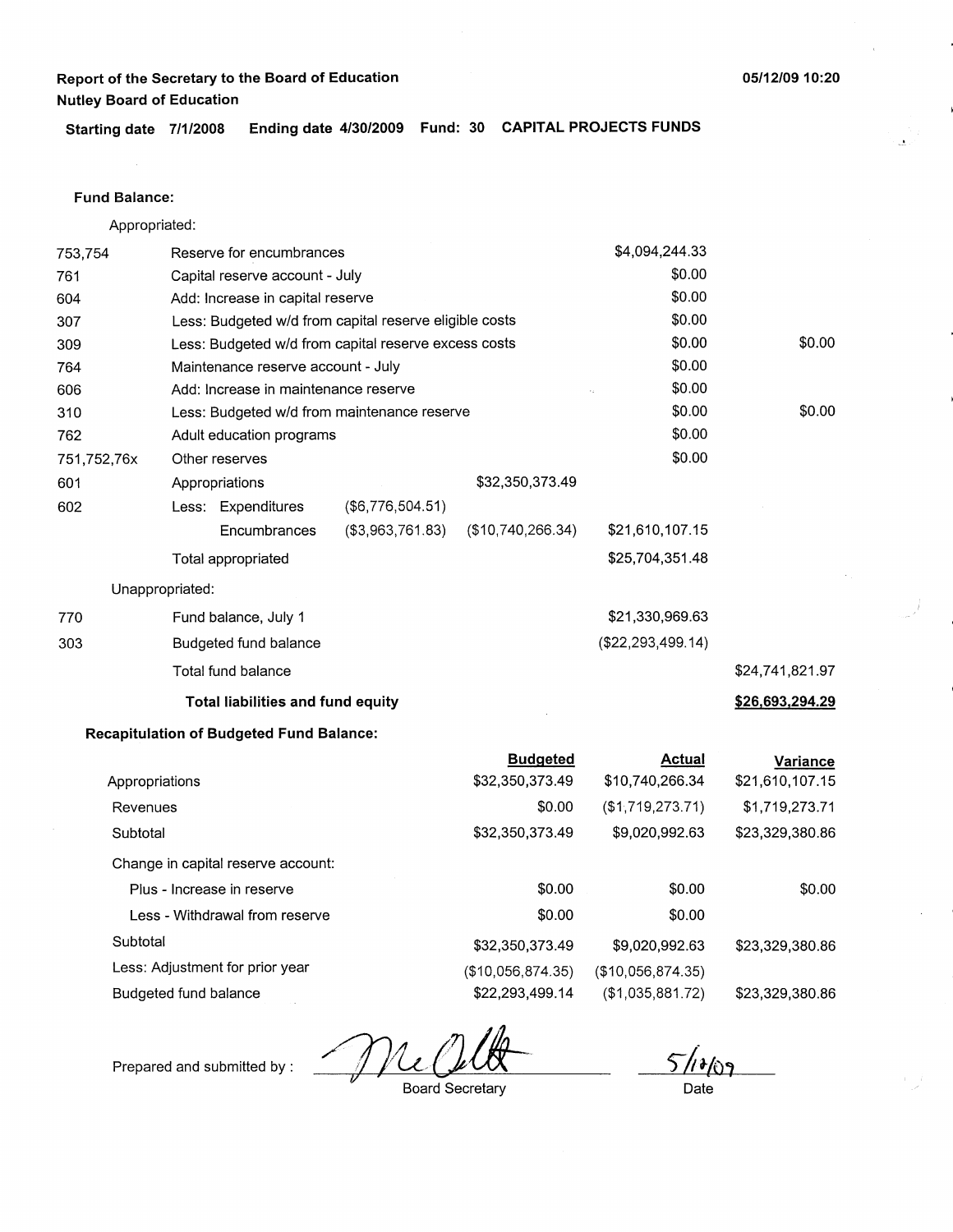**Assets:** 

 $\mathbf{A}^{(1)}$  and  $\mathbf{A}^{(2)}$ 

**Starting date 7/1/2008 Ending date 4/30/2009 Fund: 40 DEBT SERVICE FUNDS** 

#### **Assets and Resources**

|             | <b>Liabilities and fund equity</b>          |                  |             |
|-------------|---------------------------------------------|------------------|-------------|
|             | <b>Total assets and resources</b>           |                  | \$21,747.85 |
| 302         | Less revenues                               | (\$4,580,862.00) | \$0.00      |
| 301         | <b>Estimated revenues</b>                   | \$4,580,862.00   |             |
|             | <b>Resources:</b>                           |                  |             |
|             | <b>Other Current Assets</b>                 |                  | \$0.00      |
| 151, 152    | Other (Net of estimated uncollectable of \$ | \$0.00           | \$0.00      |
| 131         | Interfund                                   | \$0.00           |             |
|             | Loans Receivable:                           |                  |             |
| 153, 154    | Other (net of estimated uncollectable of \$ | \$0.00           | \$21,747.60 |
| 143         | Intergovernmental - Other                   | \$0.00           |             |
| 142         | Intergovernmental - Federal                 | \$0.00           |             |
| 141         | Intergovernmental - State                   | \$0.00           |             |
| 132         | Interfund                                   | \$21,747.60      |             |
|             | Accounts Receivable:                        |                  |             |
| 121         | Tax levy Receivable                         |                  | \$0.00      |
| 117         | Maintenance Reserve Account                 |                  | \$0.00      |
| 116         | Capital Reserve Account                     |                  | \$0.00      |
| 111         | Investments                                 |                  | \$0.00      |
| $102 - 106$ | Cash Equivalents                            |                  | \$0.00      |
| 101         | Cash in bank                                |                  | \$0.25      |

#### **Liabilities:**

|     | <b>Total liabilities</b>                   |  | \$21,746.38 |
|-----|--------------------------------------------|--|-------------|
|     | Other current liabilities                  |  | \$21,746.38 |
| 481 | Deferred revenues                          |  | \$0.00      |
| 451 | Loans payable                              |  | \$0.00      |
| 431 | Contracts payable                          |  | \$0.00      |
| 421 | Accounts payable                           |  | \$0.00      |
| 411 | Intergovernmental accounts payable - state |  | \$0.00      |

-· ----- --~-----------~-·---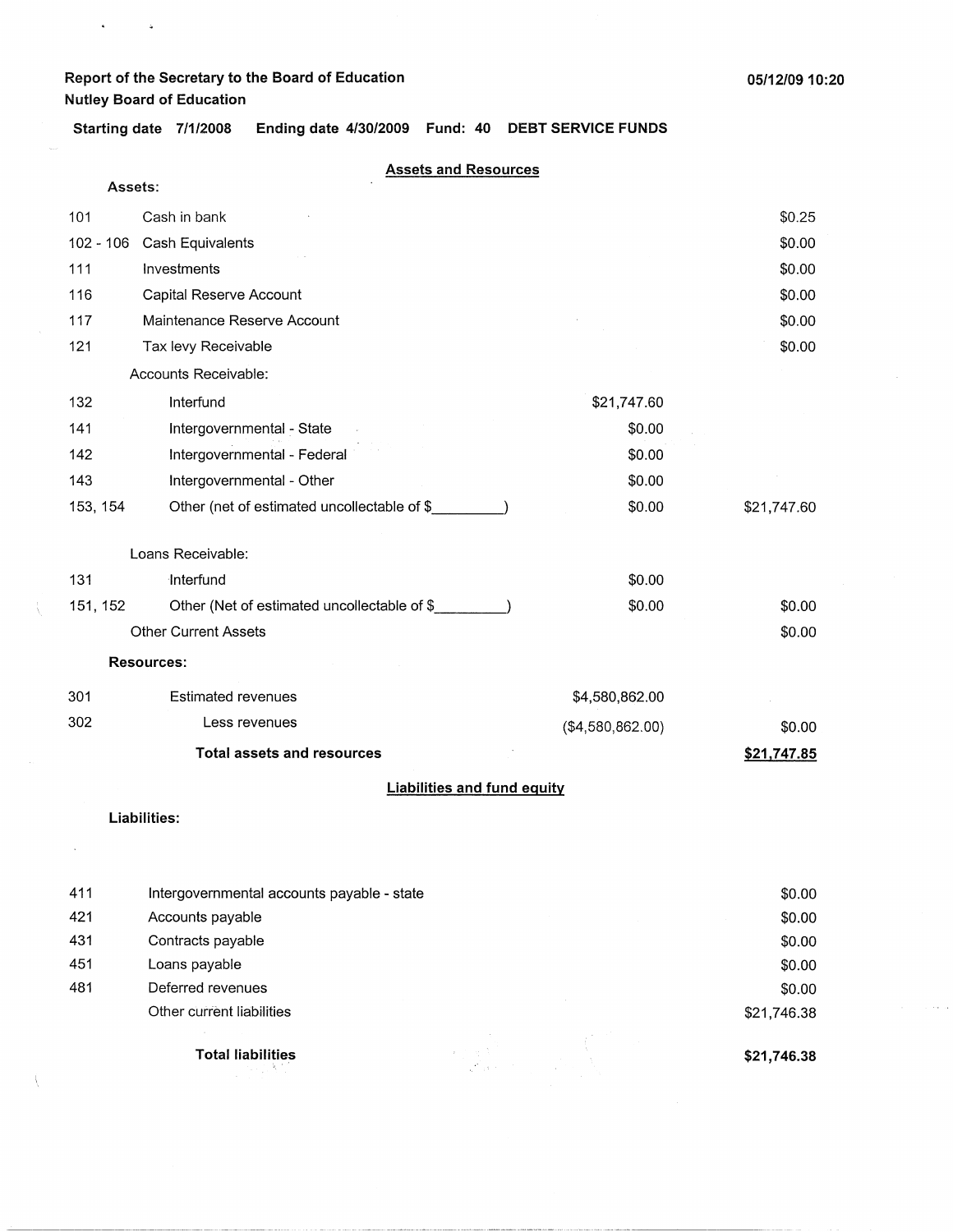**05/12/09 10:20** 

 $\frac{1}{\sqrt{2}}$ 

/

**Starting date 7/1/2008 Ending date 4/30/2009 Fund: 40 DEBT SERVICE FUNDS** 

### **Fund Balance:**

Appropriated:

| 753,754         | Reserve for encumbrances                               | \$0.00   |                    |
|-----------------|--------------------------------------------------------|----------|--------------------|
| 761             | Capital reserve account - July                         | \$0.00   |                    |
| 604             | Add: Increase in capital reserve                       | \$0.00   |                    |
| 307             | Less: Budgeted w/d from capital reserve eligible costs | \$0.00   |                    |
| 309             | Less: Budgeted w/d from capital reserve excess costs   | \$0.00   | \$0.00             |
| 764             | Maintenance reserve account - July                     | \$0.00   |                    |
| 606             | Add: Increase in maintenance reserve                   | \$0.00   |                    |
| 310             | Less: Budgeted w/d from maintenance reserve            | \$0.00   | \$0.00             |
| 762             | Adult education programs                               | \$0.00   |                    |
| 751,752,76x     | Other reserves                                         | \$0.00   |                    |
| 601             | \$4,580,862.25<br>Appropriations                       |          |                    |
| 602             | ( \$4,580,862.25)<br>Less: Expenditures                |          |                    |
|                 | \$0.00<br>(\$4,580,862.25)<br>Encumbrances             | \$0.00   |                    |
|                 | Total appropriated                                     | \$0.00   |                    |
| Unappropriated: |                                                        |          |                    |
| 770             | Fund balance, July 1                                   | \$1.22   |                    |
| 303             | Budgeted fund balance                                  | (\$0.25) |                    |
|                 | Total fund balance                                     |          | \$0.97             |
|                 | <b>Total liabilities and fund equity</b>               |          | <u>\$21,747.35</u> |
|                 | Desantulation of Dudocted Eund Delencer                |          |                    |

### **Recapitulation of Budgeted Fund Balance:**

|                                    | <b>Budgeted</b>  | Actual           | Variance |
|------------------------------------|------------------|------------------|----------|
| Appropriations                     | \$4,580,862.25   | \$4,580,862.25   | \$0.00   |
| Revenues                           | (\$4,580,862.00) | (\$4,580,862.00) | \$0.00   |
| Subtotal                           | \$0.25           | \$0.25           | \$0.00   |
| Change in capital reserve account: |                  |                  |          |
| Plus - Increase in reserve         | \$0.00           | \$0.00           | \$0.00   |
| Less - Withdrawal from reserve     | \$0.00           | \$0.00           |          |
| Subtotal                           | \$0.25           | \$0.25           | \$0.00   |
| Less: Adjustment for prior year    | \$0.00           | \$0.00           |          |
| Budgeted fund balance              | \$0.25           | \$0.25           | \$0.00   |

*c;/4(o,*  Board Secretary

Prepared and submitted by :

Date

 $\lambda$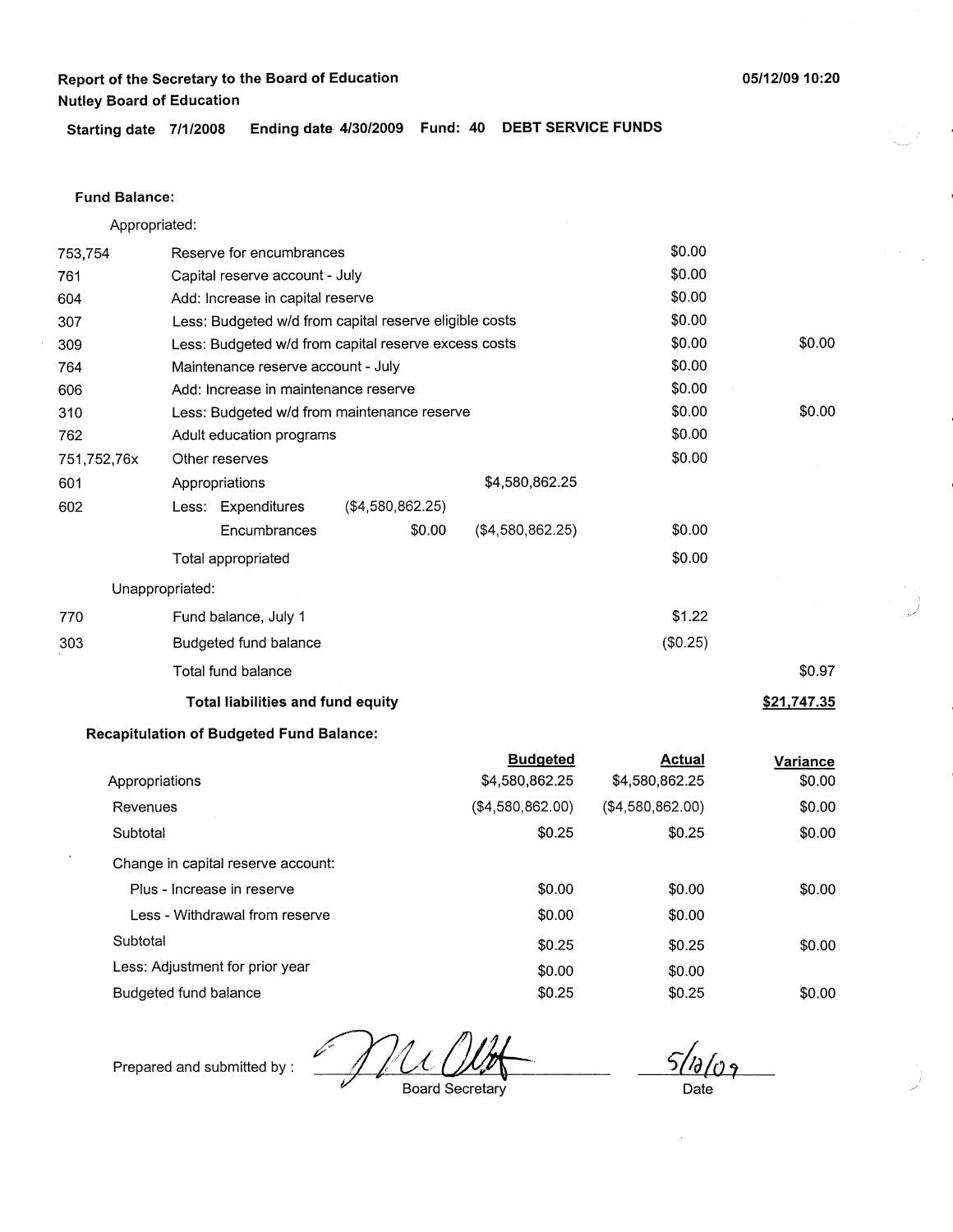$\bullet$  . <br> <br>  $\bullet$  . <br> <br> <br> $\bullet$  .

**Starting date 7/1/2008 Ending date 4/30/2009 Fund: 50 ENTERPRISE FUND** 

#### **Assets and Resources**

| Assets:     |                                             |                |                  |
|-------------|---------------------------------------------|----------------|------------------|
| 101         | Cash in bank                                |                | \$104,421.19     |
| $102 - 106$ | Cash Equivalents                            |                | \$592.00         |
| 111         | Investments                                 |                | \$0.00           |
| 116         | Capital Reserve Account                     |                | \$0.00           |
| 117         | Maintenance Reserve Account                 |                | \$0.00           |
| 121         | Tax levy Receivable                         |                | \$0.00           |
|             | Accounts Receivable:                        |                |                  |
| 132         | Interfund                                   | \$0.00         |                  |
| 141         | Intergovernmental - State                   | \$238.32       |                  |
| 142         | Intergovernmental - Federal                 | \$2,872.84     |                  |
| 143         | Intergovernmental - Other                   | \$0.00         |                  |
| 153, 154    | Other (net of estimated uncollectable of \$ | \$0.00         | \$3,111.16       |
|             | Loans Receivable:                           |                |                  |
| 131         | Interfund                                   | \$0.00         |                  |
| 151, 152    | Other (Net of estimated uncollectable of \$ | \$0.00         | \$0.00           |
|             | <b>Other Current Assets</b>                 |                | \$52,705.87      |
|             | <b>Resources:</b>                           |                |                  |
| 301         | <b>Estimated revenues</b>                   | \$0.00         |                  |
| 302         | Less revenues                               | (\$703,760.22) | (\$703,760.22)   |
|             | <b>Total assets and resources</b>           |                | ( \$542, 930.00) |
|             | <b>Liabilities and fund equity</b>          |                |                  |

**Liabilities:** 

|     | <b>Total liabilities</b>                   | \$76,343.21 |
|-----|--------------------------------------------|-------------|
|     | Other current liabilities                  | \$51,464.67 |
| 481 | Deferred revenues                          | \$1,696.11  |
| 451 | Loans payable                              | \$0.00      |
| 431 | Contracts payable                          | \$0.00      |
| 421 | Accounts payable                           | \$23,182.43 |
| 411 | Intergovernmental accounts payable - state | \$0.00      |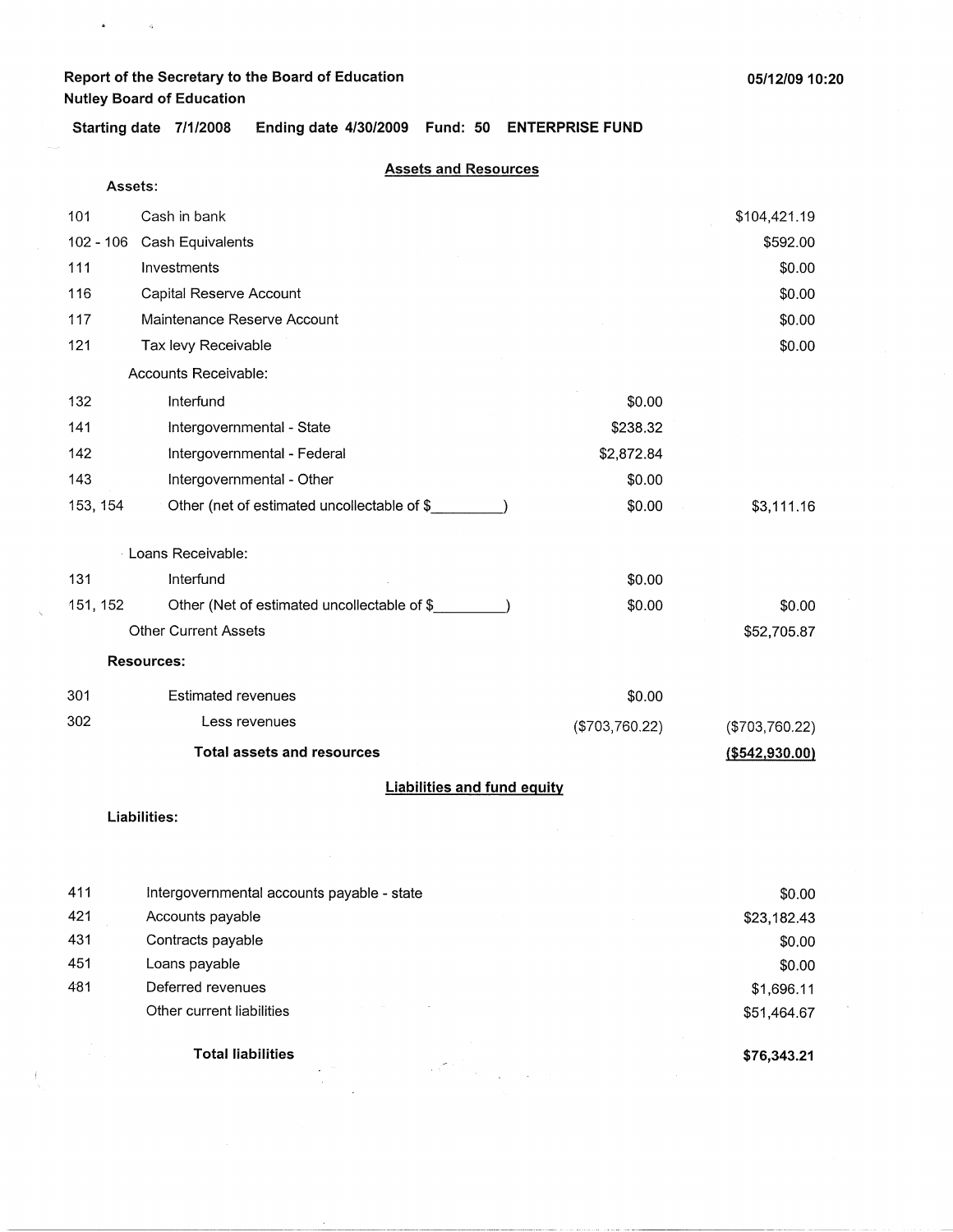**Starting date 7/1/2008 Ending date 4/30/2009 Fund: 50 ENTERPRISE FUND** 

#### **Fund Balance:**

Appropriated:

| 753,754     |                                | Reserve for encumbrances                        |                                                        |                                   | \$317,465.07                  |                                 |
|-------------|--------------------------------|-------------------------------------------------|--------------------------------------------------------|-----------------------------------|-------------------------------|---------------------------------|
| 761         | Capital reserve account - July |                                                 |                                                        | \$0.00                            |                               |                                 |
| 604         |                                | Add: Increase in capital reserve                |                                                        |                                   | \$0.00                        |                                 |
| 307         |                                |                                                 | Less: Budgeted w/d from capital reserve eligible costs |                                   | \$0.00                        |                                 |
| 309         |                                |                                                 | Less: Budgeted w/d from capital reserve excess costs   |                                   | \$0.00                        | \$0.00                          |
| 764         |                                | Maintenance reserve account - July              |                                                        |                                   | \$0.00                        |                                 |
| 606         |                                | Add: Increase in maintenance reserve            |                                                        |                                   | \$0.00                        |                                 |
| 310         |                                |                                                 | Less: Budgeted w/d from maintenance reserve            |                                   | \$0.00                        | \$0.00                          |
| 762         |                                | Adult education programs                        |                                                        |                                   | \$0.00                        |                                 |
| 751,752,76x |                                | Other reserves                                  |                                                        |                                   | \$0.00                        |                                 |
| 601         |                                | Appropriations                                  |                                                        | \$1,087,460.19                    |                               |                                 |
| 602         |                                | Less: Expenditures                              | (\$645, 275.23)                                        |                                   |                               |                                 |
|             |                                | Encumbrances                                    | ( \$340, 647.50)                                       | (\$985, 922.73)                   | \$101,537.46                  |                                 |
|             |                                | Total appropriated                              |                                                        |                                   | \$419,002.53                  |                                 |
|             | Unappropriated:                |                                                 |                                                        |                                   |                               |                                 |
| 770         |                                | Fund balance, July 1                            |                                                        |                                   | \$26,002.02                   |                                 |
| 303         |                                | Budgeted fund balance                           |                                                        |                                   | (\$1,064,277.76)              |                                 |
|             |                                | Total fund balance                              |                                                        |                                   |                               | (\$619, 273.21)                 |
|             |                                | Total liabilities and fund equity               |                                                        |                                   |                               | ( \$542, 930.00)                |
|             |                                | <b>Recapitulation of Budgeted Fund Balance:</b> |                                                        |                                   |                               |                                 |
|             | Appropriations                 |                                                 |                                                        | <b>Budgeted</b><br>\$1,087,460.19 | <b>Actual</b><br>\$985,922.73 | <b>Variance</b><br>\$101,537.46 |
| Revenues    |                                |                                                 |                                                        | \$0.00                            | (\$703,760.22)                | \$703,760.22                    |
| Subtotal    |                                |                                                 |                                                        | \$1,087,460.19                    | \$282,162.51                  | \$805,297.68                    |
|             |                                | Change in capital reserve account:              |                                                        |                                   |                               |                                 |
|             |                                | Plus - Increase in reserve                      |                                                        | \$0.00                            | \$0.00                        | \$0.00                          |
|             |                                | Less - Withdrawal from reserve                  |                                                        | \$0.00                            | \$0.00                        |                                 |
| Subtotal    |                                |                                                 |                                                        | \$1,087,460.19                    | \$282,162.51                  | \$805,297.68                    |
|             |                                | Less: Adjustment for prior year                 |                                                        | (\$23,182.43)                     | (\$23,182.43)                 |                                 |
|             | <b>Budgeted fund balance</b>   |                                                 |                                                        | \$1,064,277.76                    | \$258,980.08                  | \$805,297.68                    |

⊖

*,(1&{09*  Date

Prepared and submitted by :

Board Secretary

**05/12/0910:20** 

I • \_)

> I /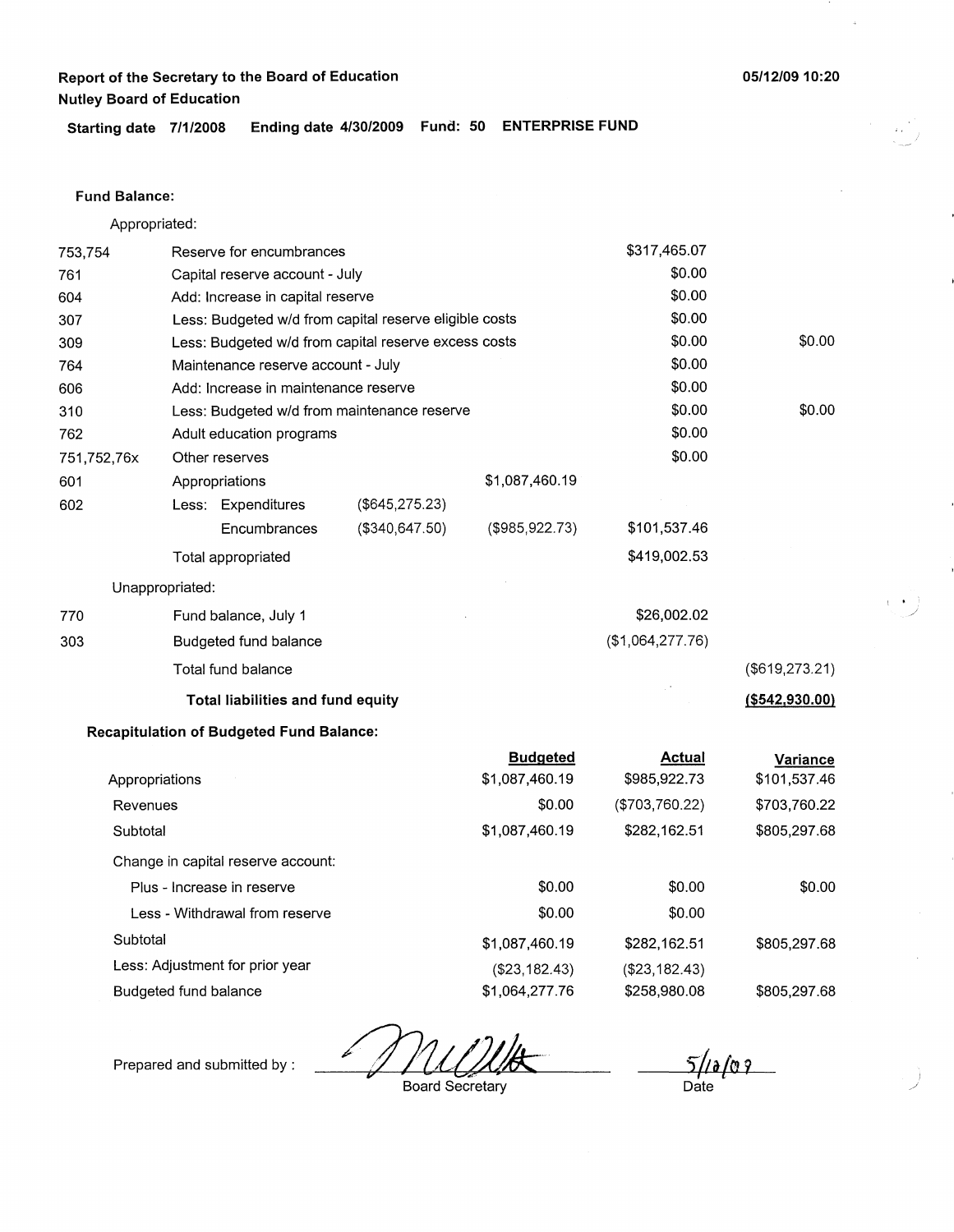$k$  .  $k$  ,  $\sim$   $\pm$   $\zeta$ 

 $\alpha$  ,  $\alpha$  ,  $\beta$ 

**Starting date 7/1/2008 Ending date 4/30/2009 Fund: 51 SUMMER CAMP** 

#### **Assets and Resources**

| Assets:      |                                             |               |               |  |  |
|--------------|---------------------------------------------|---------------|---------------|--|--|
| 101          | Cash in bank                                |               | \$893.27      |  |  |
| $102 - 106$  | Cash Equivalents                            | \$0.00        |               |  |  |
| 111          | Investments                                 |               | \$0.00        |  |  |
| 116          | Capital Reserve Account                     |               | \$0.00        |  |  |
| 117          | Maintenance Reserve Account                 |               | \$0.00        |  |  |
| 121          | Tax levy Receivable                         |               | \$0.00        |  |  |
|              | Accounts Receivable:                        |               |               |  |  |
| 132          | Interfund                                   | \$0.00        |               |  |  |
| 141          | Intergovernmental - State                   | \$0.00        |               |  |  |
| 142          | Intergovernmental - Federal                 | \$0.00        |               |  |  |
| 143          | Intergovernmental - Other                   | \$0.00        |               |  |  |
| 153, 154     | Other (net of estimated uncollectable of \$ | \$0.00        | \$0.00        |  |  |
|              |                                             |               |               |  |  |
|              | Loans Receivable:                           |               |               |  |  |
| 131          | Interfund                                   | \$0.00        |               |  |  |
| 151, 152     | Other (Net of estimated uncollectable of \$ | \$0.00        | \$0.00        |  |  |
|              | <b>Other Current Assets</b><br>\$0.00       |               |               |  |  |
|              | <b>Resources:</b>                           |               |               |  |  |
| 301          | <b>Estimated revenues</b>                   | \$0.00        |               |  |  |
| 302          | Less revenues                               | (\$14,805.00) | (\$14,805.00) |  |  |
|              | <b>Total assets and resources</b>           |               | (\$13,911.73) |  |  |
|              | <b>Liabilities and fund equity</b>          |               |               |  |  |
| Liabilities: |                                             |               |               |  |  |
|              |                                             |               |               |  |  |
|              |                                             |               |               |  |  |
| 411          | Intergovernmental accounts payable - state  |               | \$0.00        |  |  |

|     | <b>Total liabilities</b>                   |  | \$0.00 |
|-----|--------------------------------------------|--|--------|
|     |                                            |  |        |
|     | Other current liabilities                  |  | \$0.00 |
| 481 | Deferred revenues                          |  | \$0.00 |
| 451 | Loans payable                              |  | \$0.00 |
| 431 | Contracts payable                          |  | \$0.00 |
| 421 | Accounts payable                           |  | \$0.00 |
| 411 | Intergovernmental accounts payable - state |  | \$0.00 |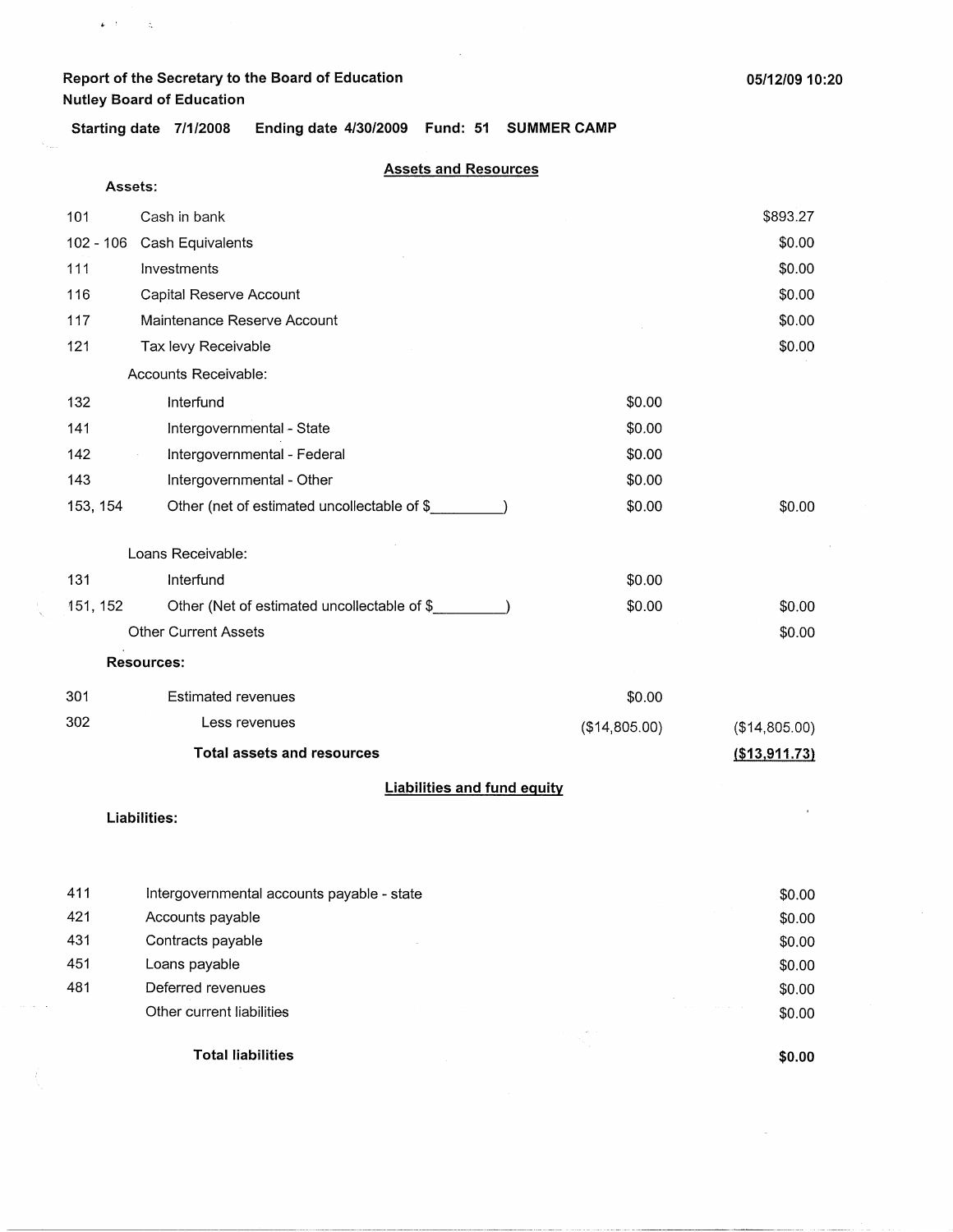**05/12/09 10:20** 

**Starting date 7/1/2008 Ending date 4/30/2009 Fund: 51 SUMMER CAMP** 

### Fund **Balance:**

Appropriated:

| 753,754     | Reserve for encumbrances                               |                                                      |                                | \$0.00                       |                    |
|-------------|--------------------------------------------------------|------------------------------------------------------|--------------------------------|------------------------------|--------------------|
| 761         | Capital reserve account - July                         |                                                      |                                | \$0.00                       |                    |
| 604         | Add: Increase in capital reserve                       | \$0.00                                               |                                |                              |                    |
| 307         | Less: Budgeted w/d from capital reserve eligible costs |                                                      |                                |                              |                    |
| 309         |                                                        | Less: Budgeted w/d from capital reserve excess costs |                                | \$0.00                       | \$0.00             |
| 764         | Maintenance reserve account - July                     |                                                      |                                | \$0.00                       |                    |
| 606         | Add: Increase in maintenance reserve                   |                                                      |                                | \$0.00                       |                    |
| 310         |                                                        | Less: Budgeted w/d from maintenance reserve          |                                | \$0.00                       | \$0.00             |
| 762         | Adult education programs                               |                                                      |                                | \$0.00                       |                    |
| 751,752,76x | Other reserves                                         |                                                      |                                | \$0.00                       |                    |
| 601         | Appropriations                                         |                                                      | \$14,383.46                    |                              |                    |
| 602         | Less: Expenditures                                     | (\$14,383.46)                                        |                                |                              |                    |
|             | Encumbrances                                           | \$0.00                                               | (\$14,383.46)                  | \$0.00                       |                    |
|             | Total appropriated                                     |                                                      |                                | \$0.00                       |                    |
|             | Unappropriated:                                        |                                                      |                                |                              |                    |
| 770         | Fund balance, July 1                                   |                                                      |                                | \$471.73                     |                    |
| 303         | Budgeted fund balance                                  |                                                      |                                | (\$14,383.46)                |                    |
|             | Total fund balance                                     |                                                      |                                |                              | (\$13,911.73)      |
|             | Total liabilities and fund equity                      |                                                      |                                |                              | (\$13,911.73)      |
|             | <b>Recapitulation of Budgeted Fund Balance:</b>        |                                                      |                                |                              |                    |
|             | Appropriations                                         |                                                      | <b>Budgeted</b><br>\$14,383.46 | <b>Actual</b><br>\$14,383.46 | Variance<br>\$0.00 |
| Revenues    |                                                        |                                                      | \$0.00                         | (\$14,805.00)                | \$14,805.00        |
| Subtotal    |                                                        |                                                      | \$14,383.46                    | (\$421.54)                   | \$14,805.00        |
|             | Change in capital reserve account:                     |                                                      |                                |                              |                    |
|             | Plus - Increase in reserve                             |                                                      | \$0.00                         | \$0.00                       | \$0.00             |
|             | Less - Withdrawal from reserve                         |                                                      | \$0.00                         | \$0.00                       |                    |
| Subtotal    |                                                        |                                                      | \$14,383.46                    | (\$421.54)                   | \$14,805.00        |
|             | Less: Adjustment for prior year                        |                                                      | \$0.00                         | \$0.00                       |                    |
|             | Budgeted fund balance                                  |                                                      | \$14,383.46                    | (\$421.54)                   | \$14,805.00        |

Prepared and submitted by :

Board Secretary

5/id/09

Date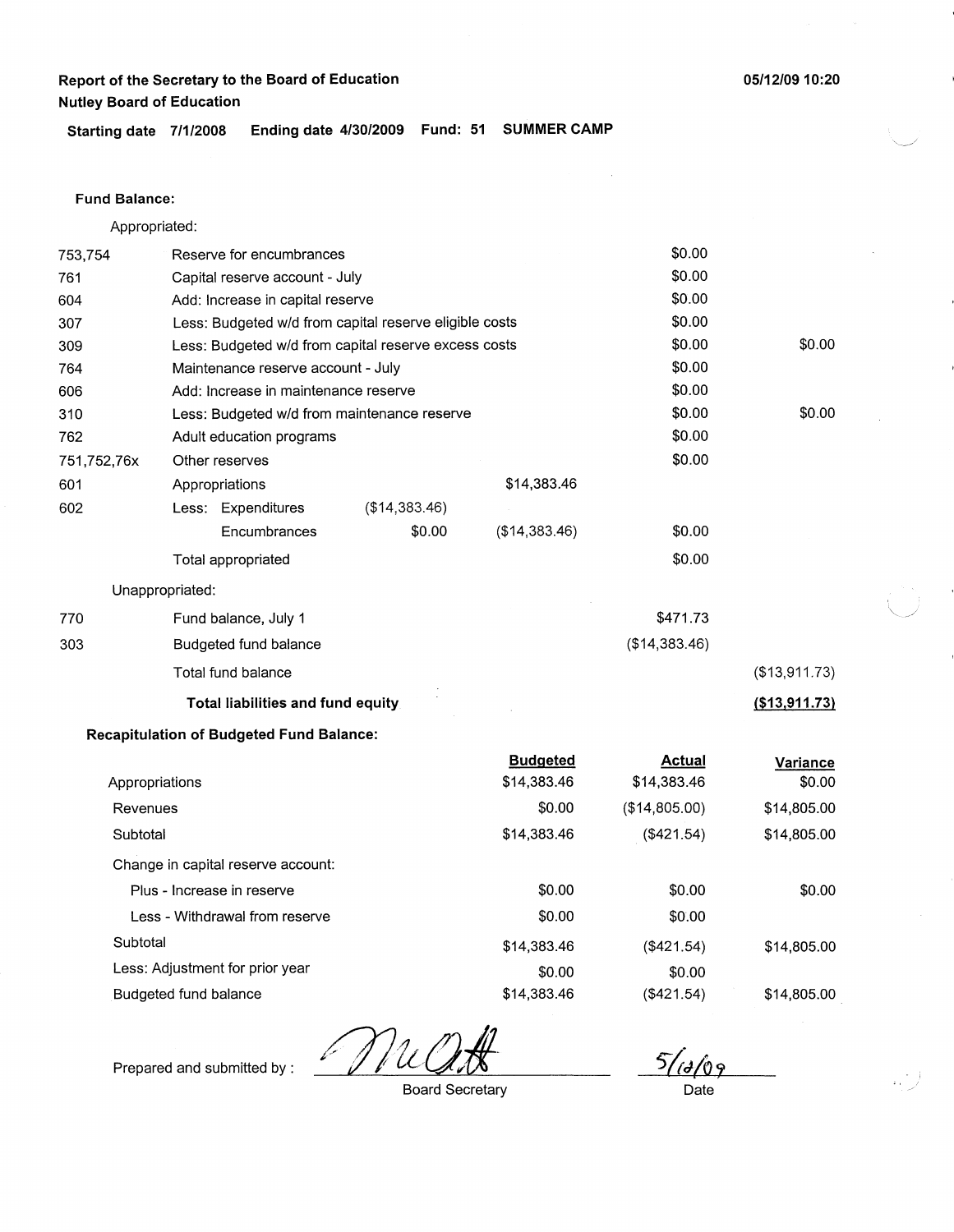$\mathfrak{g}_1(\mathfrak{k})=\mathfrak{k}^{\dagger}(\mathfrak{q}_2)$ 

 $\ddot{\phantom{a}}$ 

**Starting date 7/1/2008 Ending date 4/30/2009 Fund: 55 EXTENDED DAY** 

#### **Assets and Resources**

| Assets:     |                                             |                   |                  |
|-------------|---------------------------------------------|-------------------|------------------|
| 101         | Cash in bank                                |                   | \$94,785.76      |
| $102 - 106$ | Cash Equivalents                            |                   | \$500.00         |
| 111         | Investments                                 |                   | \$0.00           |
| 116         | Capital Reserve Account                     |                   | \$0.00           |
| 117         | Maintenance Reserve Account                 |                   | \$0.00           |
| 121         | Tax levy Receivable                         |                   | \$0.00           |
|             | Accounts Receivable:                        |                   |                  |
| 132         | Interfund                                   | \$38,836.94       |                  |
| 141         | Intergovernmental - State                   | \$0.00            |                  |
| 142         | Intergovernmental - Federal                 | \$0.00            |                  |
| 143         | Intergovernmental - Other                   | \$0.00            |                  |
| 153, 154    | Other (net of estimated uncollectable of \$ | \$0.00            | \$38,836.94      |
|             | Loans Receivable:                           |                   |                  |
| 131         | Interfund                                   | \$0.00            |                  |
| 151, 152    | Other (Net of estimated uncollectable of \$ | \$0.00            | \$0.00           |
|             | <b>Other Current Assets</b>                 |                   | \$0.00           |
|             | <b>Resources:</b>                           |                   |                  |
| 301         | <b>Estimated revenues</b>                   | \$0.00            |                  |
| 302         | Less revenues                               | $($ \$572,771.31) | (\$572,771.31)   |
|             | <b>Total assets and resources</b>           |                   | ( \$438, 648.61) |
|             | <b>Liabilities and fund equity</b>          |                   |                  |

#### **Liabilities:**

|     | <b>Total liabilities</b>                   | \$249,055.19 |
|-----|--------------------------------------------|--------------|
|     | Other current liabilities                  | \$249,055.19 |
| 481 | Deferred revenues                          | \$0.00       |
| 451 | Loans payable                              | \$0.00       |
| 431 | Contracts payable                          | \$0.00       |
| 421 | Accounts payable                           | \$0.00       |
| 411 | Intergovernmental accounts payable - state | \$0.00       |

contractor in the

and the

companies are more